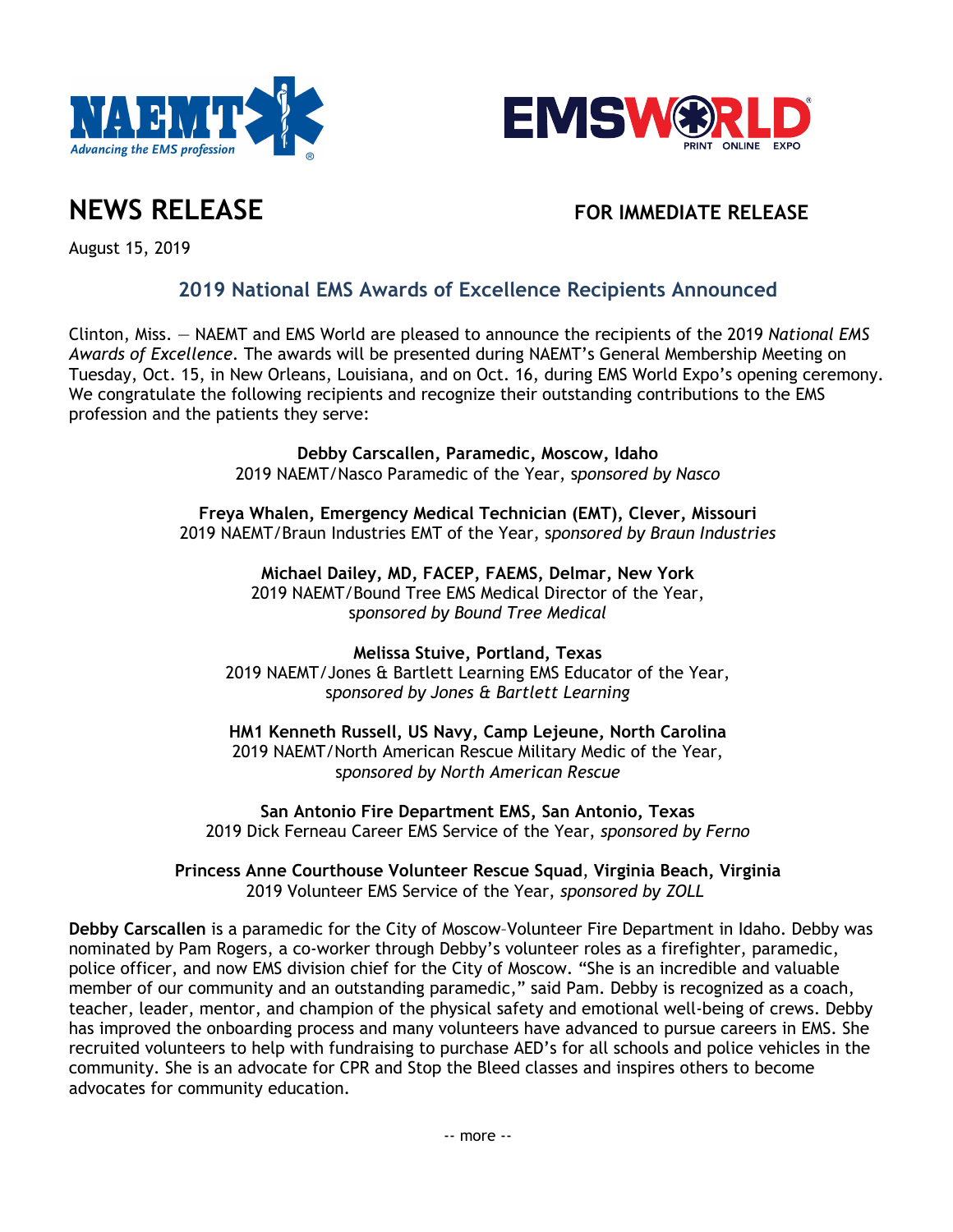"Debby is a paramedic whose purpose and focus are to serve her community and patients," said Nicole Wheaton of Gritman Medical Center. Debby frequently spends evenings helping EMS agencies in small, rural communities conduct training. She is also working to create a Peer Support Group to support and advocate for the mental health of our First Responder community.

**Freya Whalen** is an EMT for CoxHealth in Springfield, Missouri. Freya was nominated by her peer Aerla McCoy who said, "Freya is honest and genuinely compassionate to her patients, making them feel taken care of. She has a drive to make the patient experience the best healing experience possible. She is a shining example of an EMT." Freya is a volunteer fire lieutenant and EMT for a 911 and transfer hospitalbased service. She is the recipient of Missouri's 2018 Kenneth E. Cole Memorial EMT-B of the Year award. Freya also trains peers in the fire service, EMS services, and as an instructor. Freya is passionate about passing knowledge to the next generation of EMTs. She is an EMT field training officer, providing prehospital training for newly hired and student EMTs. Her goal is to go beyond the textbook and locate needs in the emergency medical service industry. She educates the community in CPR, bleeding control, AED use, and injury prevention and safety. Freya has been an advocate for child safety, EMS practitioner safety and resilience, and patient care. Quoted in a local publication Freya said, "In healthcare, we are given a rare opportunity to be there for someone in their darkest time and to help them. Be it big or small, the things we do and say are important," she says.

**Michael Dailey, MD, FACEP, FAEMS,** is the Regional EMS Medical Director for REMO, a six-county region surrounding Albany, New York, with a population of close to one million people, and also a Medical Director for a dozen EMS agencies. He is a member of multiple national and state organizations and has been a strong voice locally, playing an active role in protocol and systems development. Nominators Luke Duncan, MD, and Steven Kroll, MHA, EMT, said Dr. Dailey, "has been one of the most significant and impactful EMS physicians and Medical Directors in New York State." Dr. Dailey is credited with helping agencies advance clinical improvement and excellence, and mentoring EMS agency leaders who struggle with sustainability and clinical issues. "Mike uses every precious moment to get something done," they continued. His strength has been in motivating groups of interested parties to get involved and advance important causes, and he leads them to tackle challenge after challenge together. As the Chief of the Division of Prehospital and Operational Medicine and Professor of Emergency Medicine at Albany Medical Center, Mike is educating many young physicians to become EMS leaders. Jason Cohen, Chief Medical Officer of Boston MedFlight said, "Dr. Dailey is devoted, fair, competent, equitable, compassionate, and inspiring. He helps others and communities without pretense, working tirelessly to make things better for our patients and our profession."

**Melissa Stuive** is the EMS Program Director at Del Mar College in Corpus Christi, Texas, and sits on the Education Committee of the state of Texas Governor's Emergency Trauma Advisory Council, and also serves as the Education Committee Chair for the Coastal Bend Regional Advisory Council. She has also served as a question writer for the National Registry (NREMT) and was able to significantly improve the college's Paramedic program pass rates to 100 percent. "Melissa has demonstrated time and again her dedication and commitment to the success of Del Mar's Public Safety—EMS Program, as well as to each student engaged in the program," said Ricardo Quintero, Deputy Fire Chief, Corpus Christi Fire Department. She directed the effort to achieve accreditation to assure quality instruction was delivered to every student. She introduced technology and improvements that gave students the resources to become skilled EMTs. Former student Frank Funke noted, "Melissa sets her students up with the knowledge and skills they need to succeed. She has built relationships in our area with her students going into the field and clinical work. Melissa continues to work on her own professional development and is completing her Ed.D. "Her influence in the lives of practicing EMT's and paramedics cannot be emphasized enough," said Roberto Ruiz, an EMS Instructor under her supervision.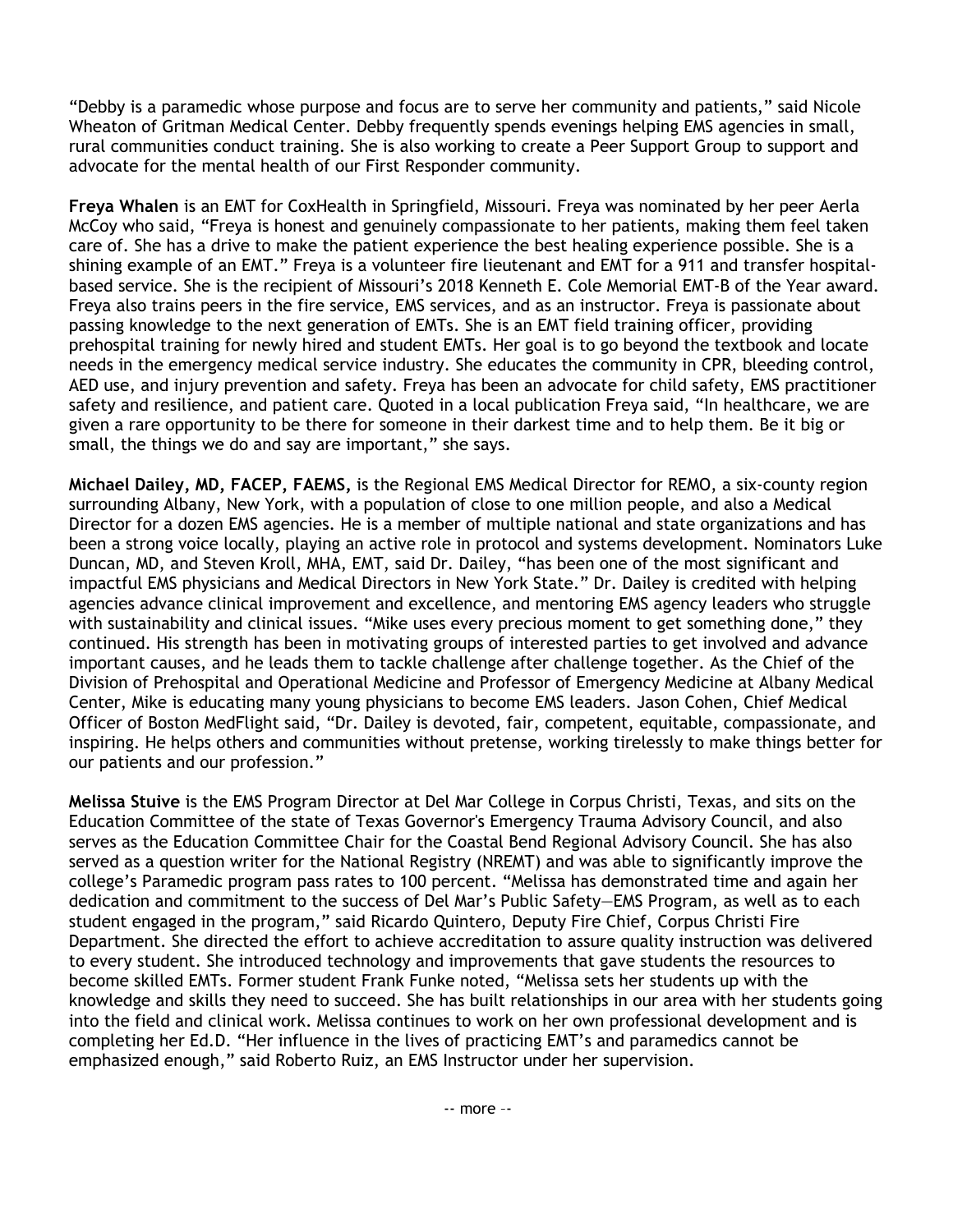HM1 Kenneth Russell is a Special Operations Independent Duty Corpsman currently serving as the acting Medical Chief and Lead Petty Officer for Company M, 3D Marine Raider Battalion. Serving the US Navy for the past seven years, Petty Officer Russell has deployed with 3rd Reconnaissance Battalion in Okinawa, Japan as well as serving two overseas tours to Africa with Marine Special Operations Teams. He is a successful leader, trainer, mentor and subject matter expert. "HM1 Russell is a top performer within Marine Special Operations Command," said HMCS Michael J. Mason. He was awarded the prestigious MARSOC Luke Milam Excellence Award in 2019 for his tremendous abilities both as a medical professional and a tactical leader. HM1 Russell led a responding joint Department of Defense team of over 30 personnel in the care of 21 multi-system trauma patients consisting of prolonged evacuation times of up to 6 hours. In the past year, HM1 Russell has answered his calling as an independent medical provider within a Special Operations Command. He has sought civilian education, achieved the height of his technical progression, earned the highest marks in fitness and molded a diverse group of specialists into a team, leading to the best possible outcome in a combat zone for nearly two dozen casualties. "Without reservation, HM1 Russell represents the top candidate for nomination by 3D Marine Raider Battalion, Marine Special Operations Command," continued HMCS Mason.

*Nominees for the Paramedic and EMT of the Year Awards are scored on how the nominee:* provides superior patient care; is an effective advocate for patients and their families; works with peers to foster a positive work environment; demonstrates professionalism in interacting with patients, their families and other medical professionals; and demonstrates a commitment to continuing professional education.

*Nominations for the Educator of the Year Award are scored on how the nominee:* consistently demonstrates commitment to providing high quality, professional education for EMS practitioners; serves as an outstanding role model for EMS practitioners in the classroom and in the community; effectively mentors EMS students at all stages of their professional development; introduces and incorporates innovative approaches and tools in the classroom, which enhance students' learning experiences; and contributes and participates in the development of education content that expands the body of quality EMS curriculum.

*Nominees for the Military Medic of the Year Award* are recognized military medics (MOS-qualified active, reserve or National Guard US Army Medic, Navy Corpsman or Air Force Medic) who demonstrate excellence in the performance of military emergency medicine, with their primary role being that of theater patient care.

**San Antonio Fire Department EMS (SAEMS)** serves the city of San Antonio and surrounding regions with a 400-person staff, 43 ambulances and an EMS budget of \$68 million, responding to 160,000 calls per year. The agency is "innovative, progressive and fearless when it comes to protecting the health and safety of citizens and prehospital responders," said C.J. Winckler, deputy medical director of San Antonio Fire Department. In October 2018, SAEMS began to offer patients whole blood as a treatment for hemorrhagic shock. SAEMS has deployed behavioral health and MIH programs that are a first of their kind in the nation. SAEMS and the UT Health Department of Emergency Health Sciences Office of the Medical Director (OMD) Research Division have forged relationships that improve the health and safety of citizens and responders by conducting evidence-based research. As a response to threats of MCIs, terror attacks and active shooter incidents, SAEMS and UT OMD collaborated to form the Medical Special Operations Unit, a specialized team of paramedics trained to provide the highest level of medical care and ensure the health of uniformed personnel. SAEMS helped create two programs to improve out-of-hospital cardiac arrest survival, including a prehospital extracorporeal membrane oxygenation cardiopulmonary resuscitation algorithm and a program that will require local hospitals to become accredited resuscitation centers. Additional programs include a medical screening tool for behavioral health patients, a wildland firefighter force protection team, prehospital infant safe sleep initiative, an acute care station in the largest homeless shelter in Texas, a sepsis triage protocol, LVO stroke identification tool, and clinical operating guidelines apps. "SAEMS represents what it means to provide excellence in EMS," said Winckler. "This stems from the Chief of SAFD's directive, 'Do what's right.' This isn't just a slogan; this is a philosophy that's lived by our firefighters and paramedics every day."